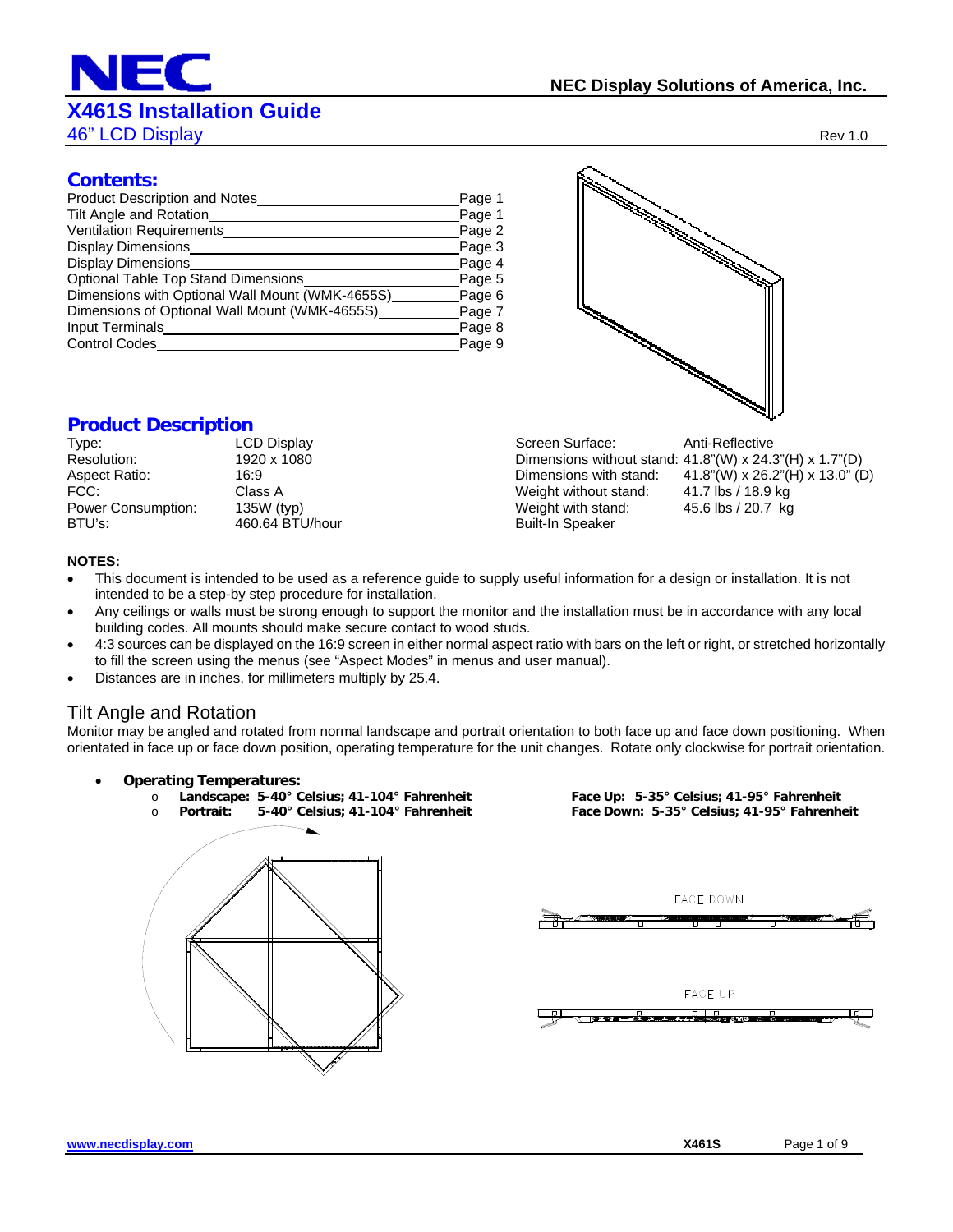

#### **Ventilation Recommendations:**

Dimensions below are minimum recommended for proper ventilation when the unit is in a recessed area.



#### **NOTE:**

*The ventilation space should not be covered or closed off at the front of the opening. If for some reason the opening needs to be covered, other means of ventilation will need to be incorporated into the design. Contact NEC for design review and recommendations.*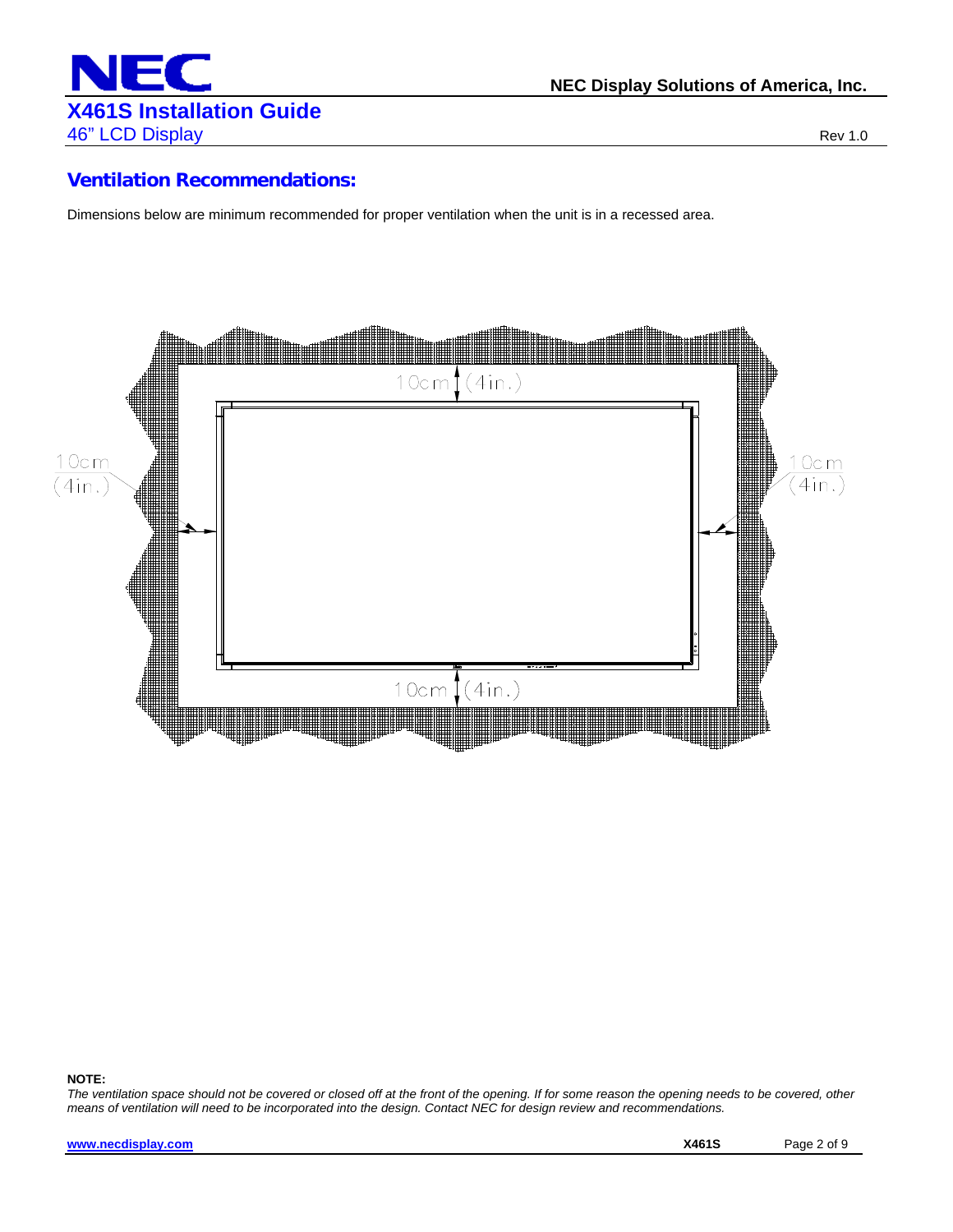

## **Display dimensions:**



**Note:** *When handle is set to 'carrying' mode (out), overall depth is 2.47". When in 'thin' mode (in), overall depth is 1.70"*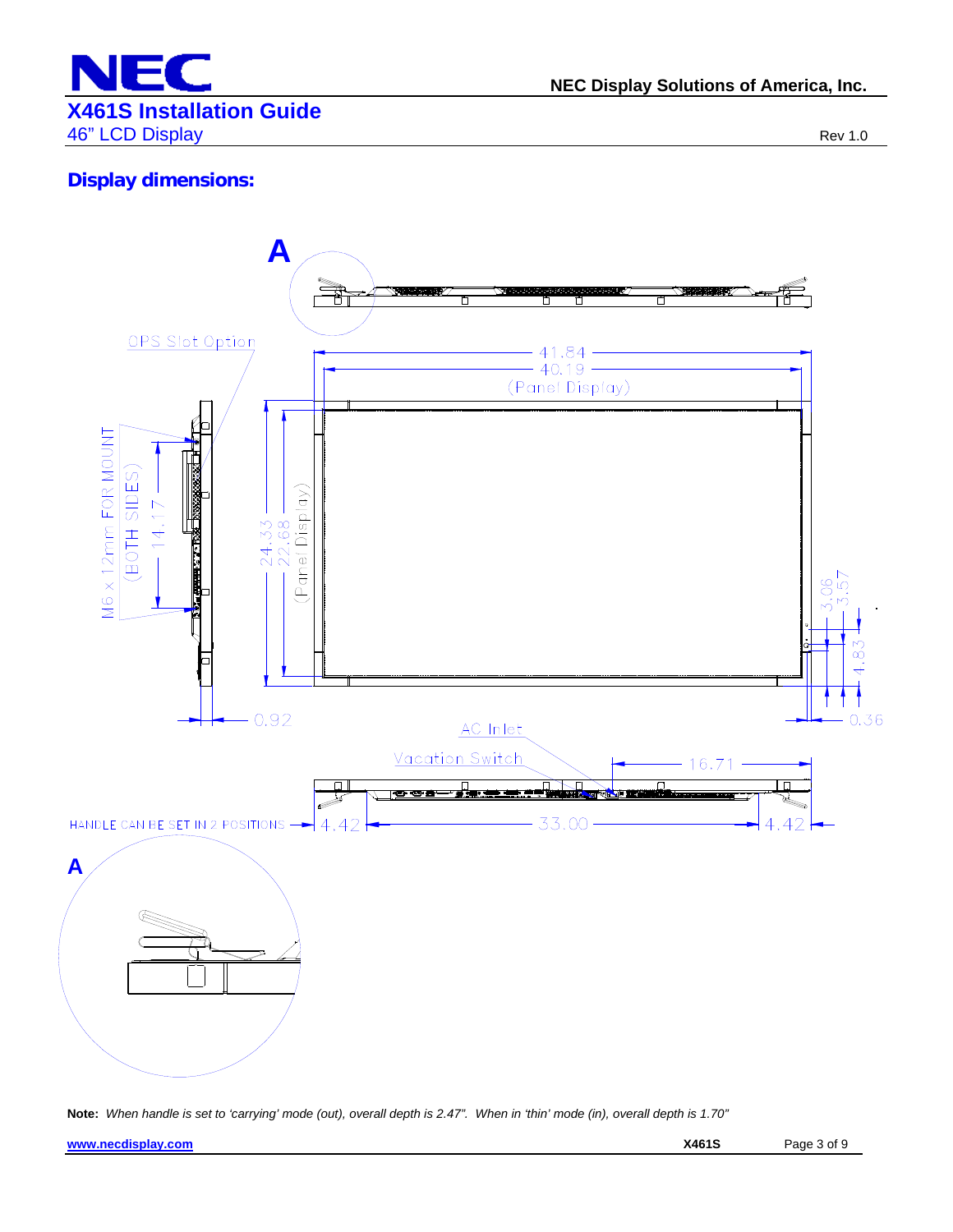

**NEC Display Solutions of America, Inc.**

## **Display dimensions (cont.):**

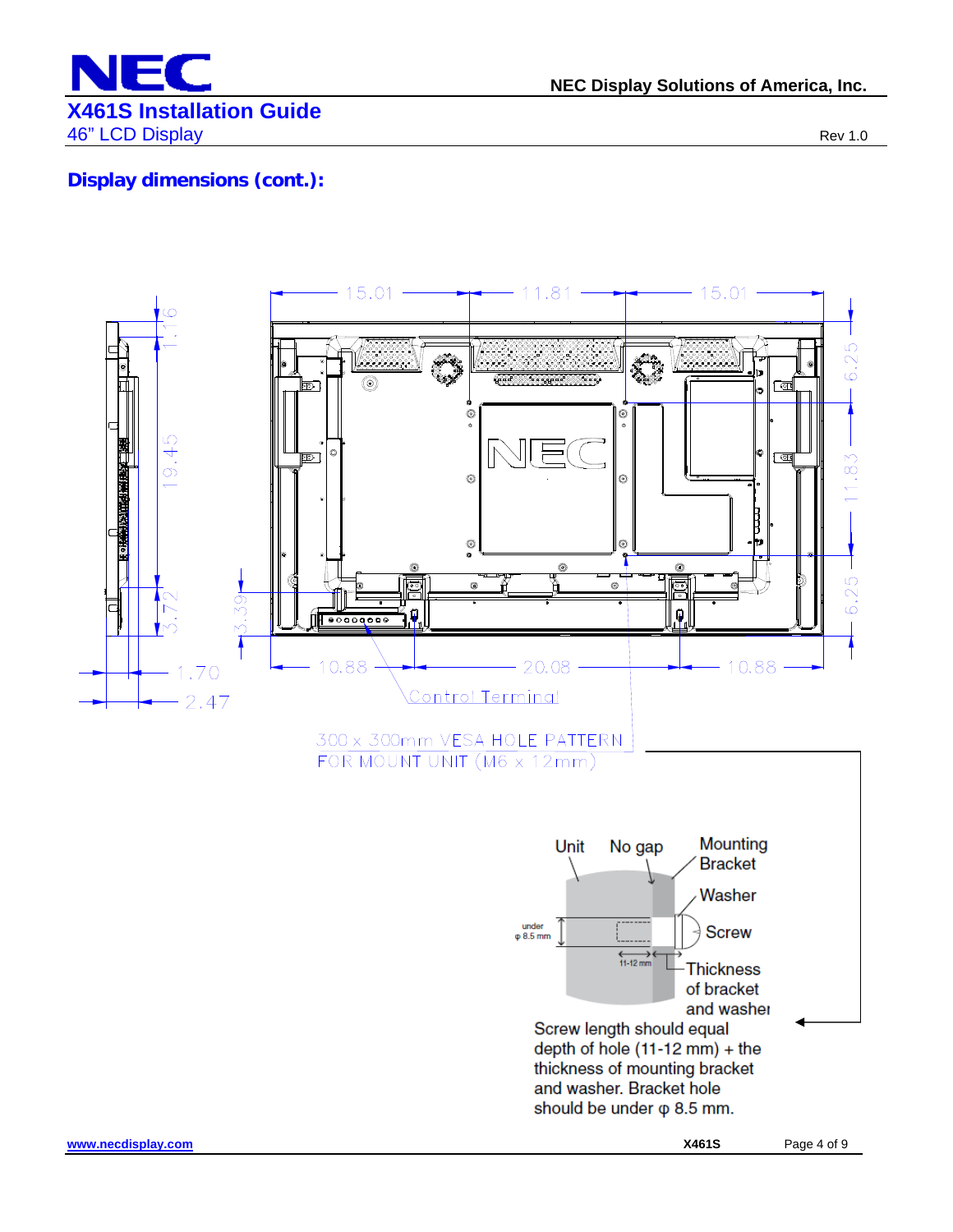

**Optional Table Top Stand Dimensions (ST-4020):** 

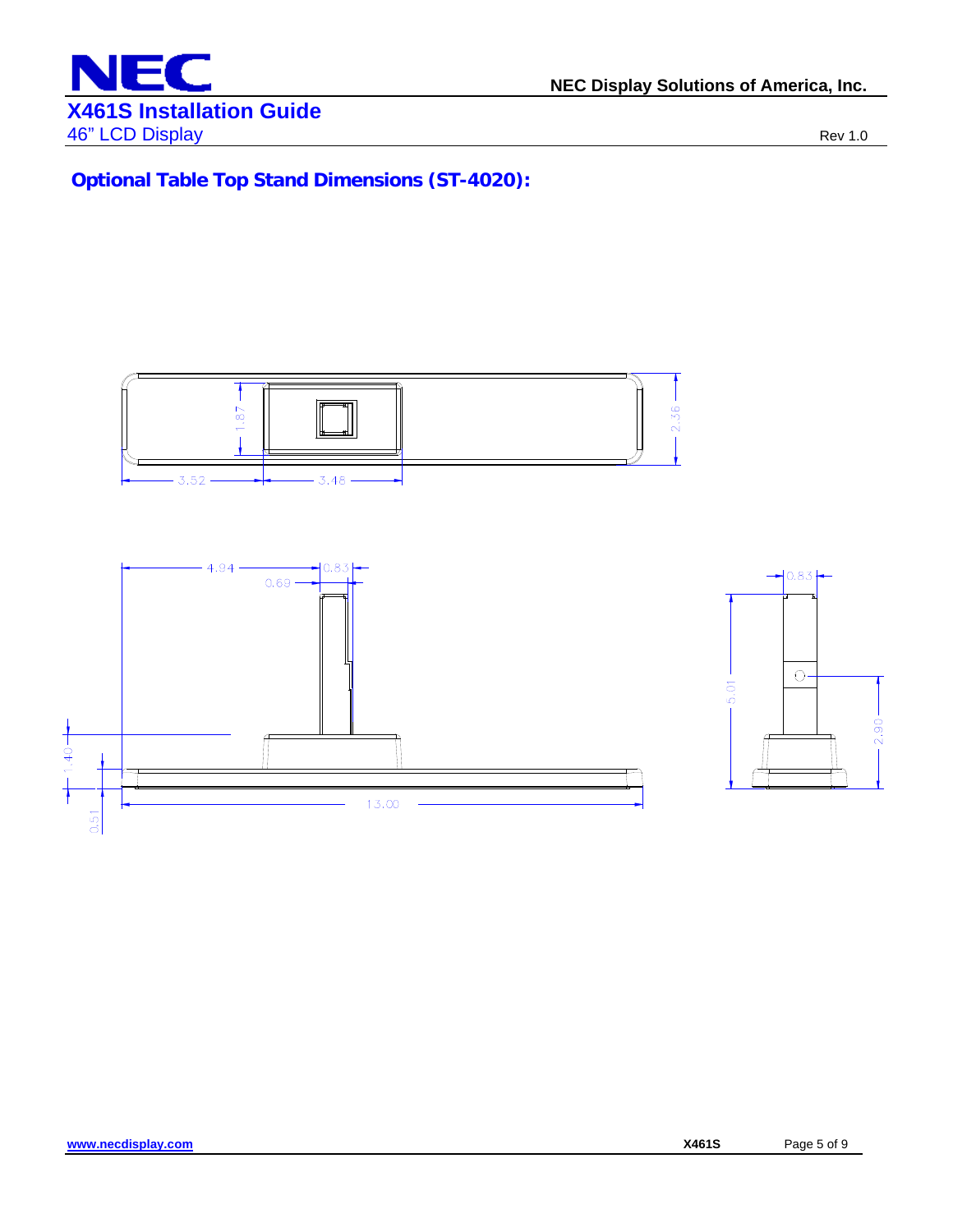

#### **Dimensions with Optional Slim Wall Mount (WMK-4655S)**



## **Dimensions with Optional Slim Wall Mount (WMK-4655S) when OPS installed**



**Note:** If an OPS option card is installed, offset spacers must be utilized. See WMK-4655S manual.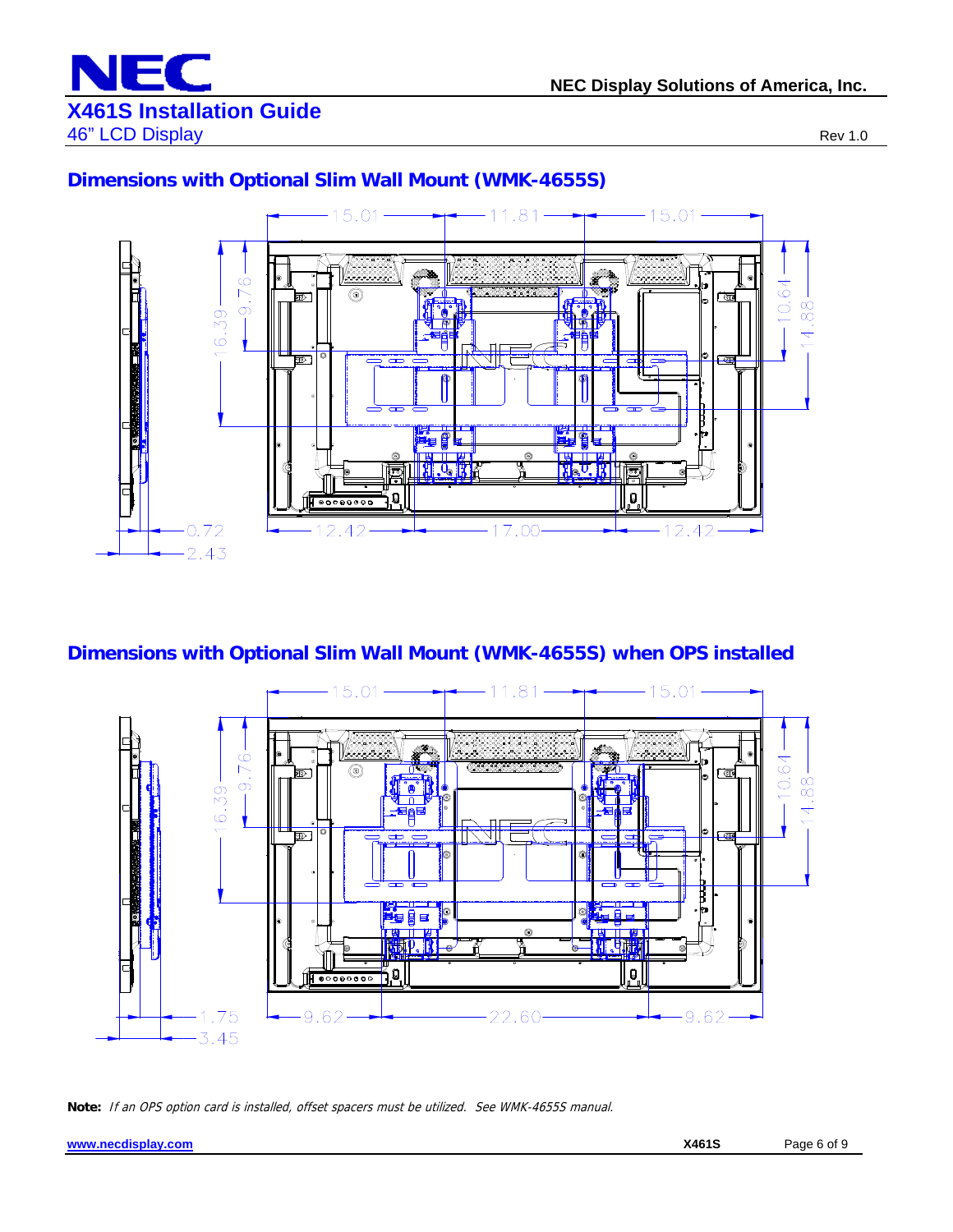

### **Dimensions with Optional Wall Mount Kit (WMK-4655S):**



**NOTE:** *Mount shown without offset spacers*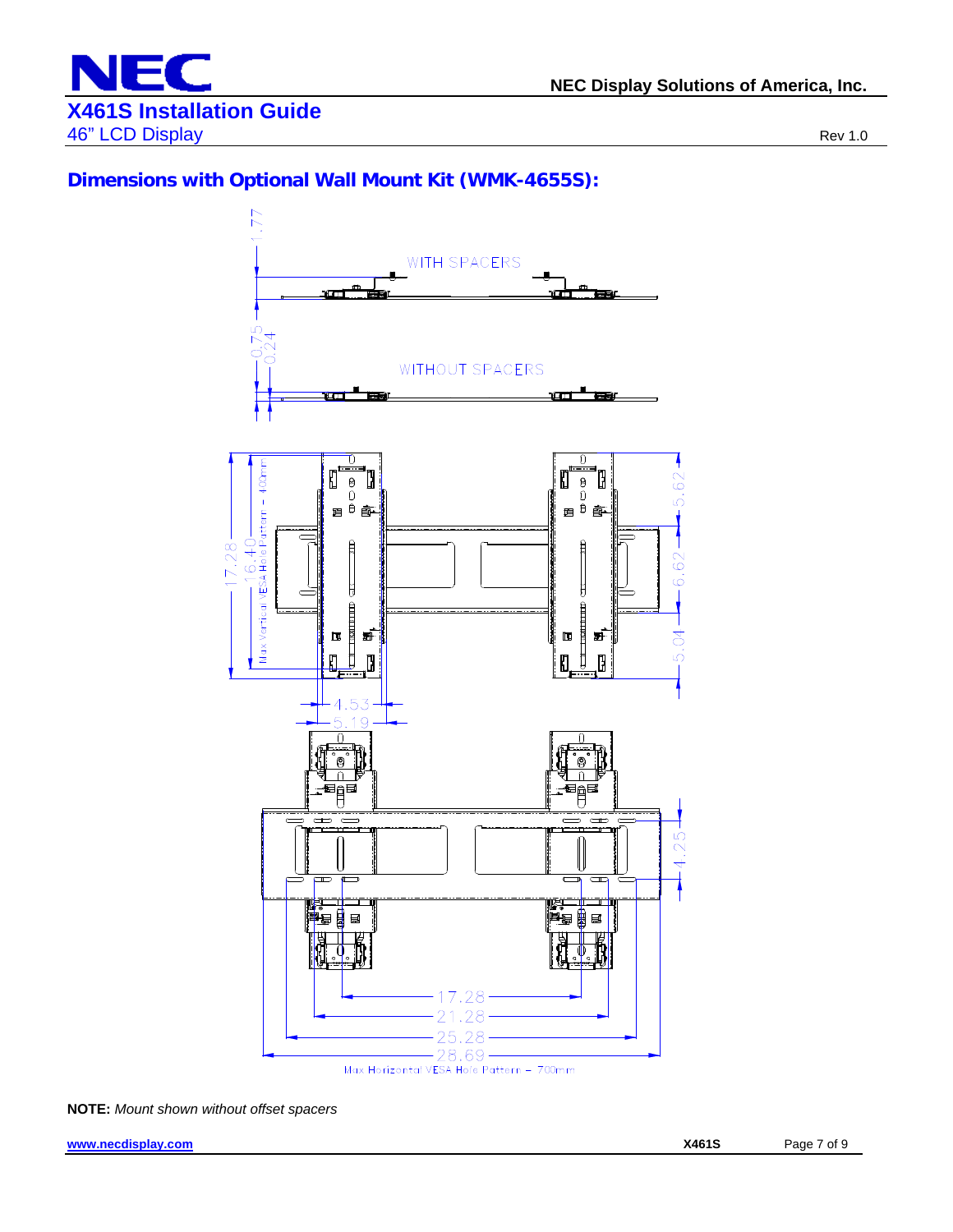

## **Input Panels:**

#### **Bottom:**



#### **Side:**



### **Handle Positioning:**



**Note:** Handle can be adjusted per screws that are included with the monitor. Instructions are included in the manual.